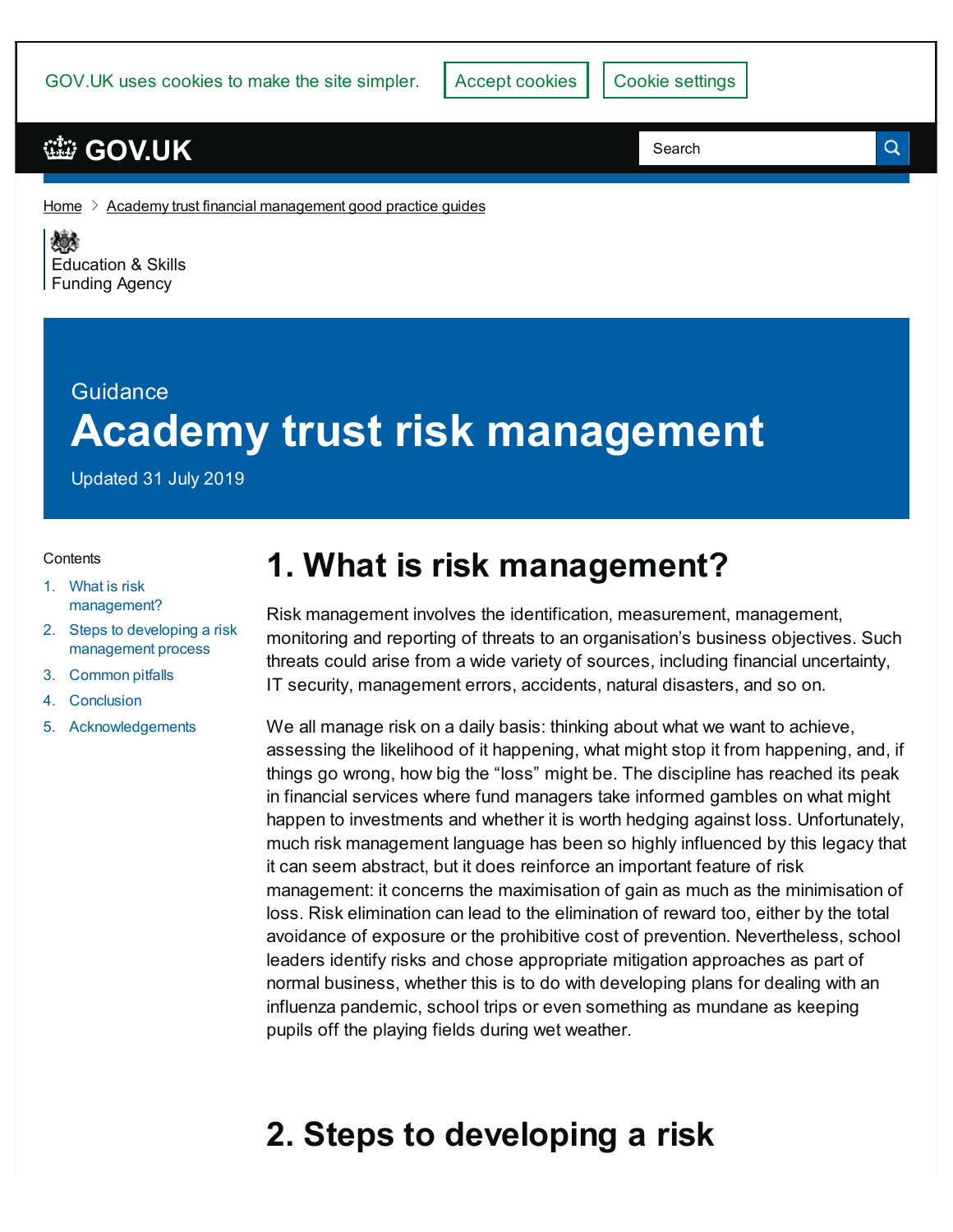### **management process**

Risk management plans may differ in terms of sophistication, with many academy trusts having developed a risk management policy that informs the plan, but most follow broadly the same steps that combine to make up the overall framework:



Academy trust risk management framework

#### **2.1 Identification**

<span id="page-1-0"></span>At the risk identification stage, all potential events that could adversely influence the achievement of business objectives (including not capitalising on opportunities) are identified, defined and categorised $^{\rm 1}$  $^{\rm 1}$  $^{\rm 1}$ . This is best done as a joint effort and with the focus on things that could adversely affect business objectives and so academy trusts may get maximum benefit from this stage if risks are identified in a "top-down" as opposed to "bottom up" way. Events that appear to be negative but which do not have any direct impact on business objectives may not be risks at all.

#### **2.2 Measurement**

This consists of assessment, evaluation and ranking:

The aim of **assessment** is to understand better each specific instance of risk,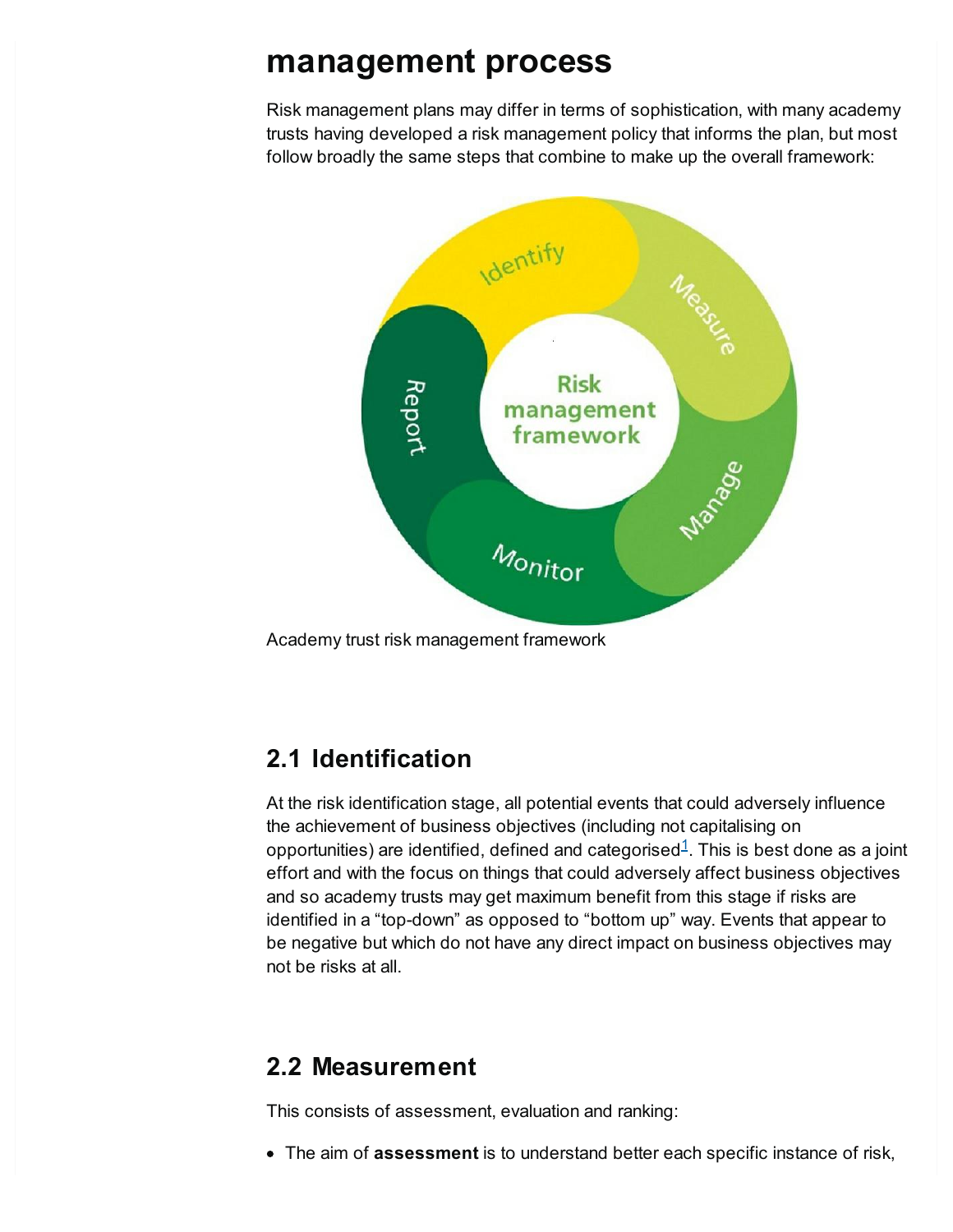and how it could affect business objectives. Academy trusts should estimate:

- the likelihood (or probability) of it occurring, and
- the impact (or severity) if it did occur

There are various ways to assess likelihood and impact, but, in an education context, a rational approach could be to simply assess each on a H/M/L scale

- **Evaluation**: the combination of the respective scores for each risk's likelihood and impact respectively to derive a single risk score reflecting its overall level of threat. Risks could be evaluated as H/H, H/M, L/H and so on
- **Ranking**: once the scores for likelihood and impact have been combined into a single risk score, they can be plotted on a risk matrix. The matrix is simply a grid showing high likelihood/high impact risks to the upper right and low likelihood/low impact risks to the lower left

|            |                 | Impact          |     |        |      |                  |
|------------|-----------------|-----------------|-----|--------|------|------------------|
|            |                 | <b>Very Low</b> | Low | Medium | High | <b>Very High</b> |
| Likelihood | Very High       |                 |     |        |      |                  |
|            | High            |                 |     |        |      |                  |
|            | Medium          |                 |     |        |      |                  |
|            | Low             |                 |     |        |      |                  |
|            | <b>Very Low</b> |                 |     |        |      |                  |

Academy trust risk matrix

It is common practice to use a traffic light system (sometimes called a RAGrating) for an intuitive representation of the ranking of risks. The matrix also provides a reference for your risk register to identify which risks fall below the academy trust's level of tolerance, and which need to be managed actively.

### **2.3 Management (control)**

Once risks have been assessed, evaluated and ranked, academy trusts will need to ensure there are appropriate plans to manage them. These plans include preventative controls, mitigation processes and contingency plans in the event that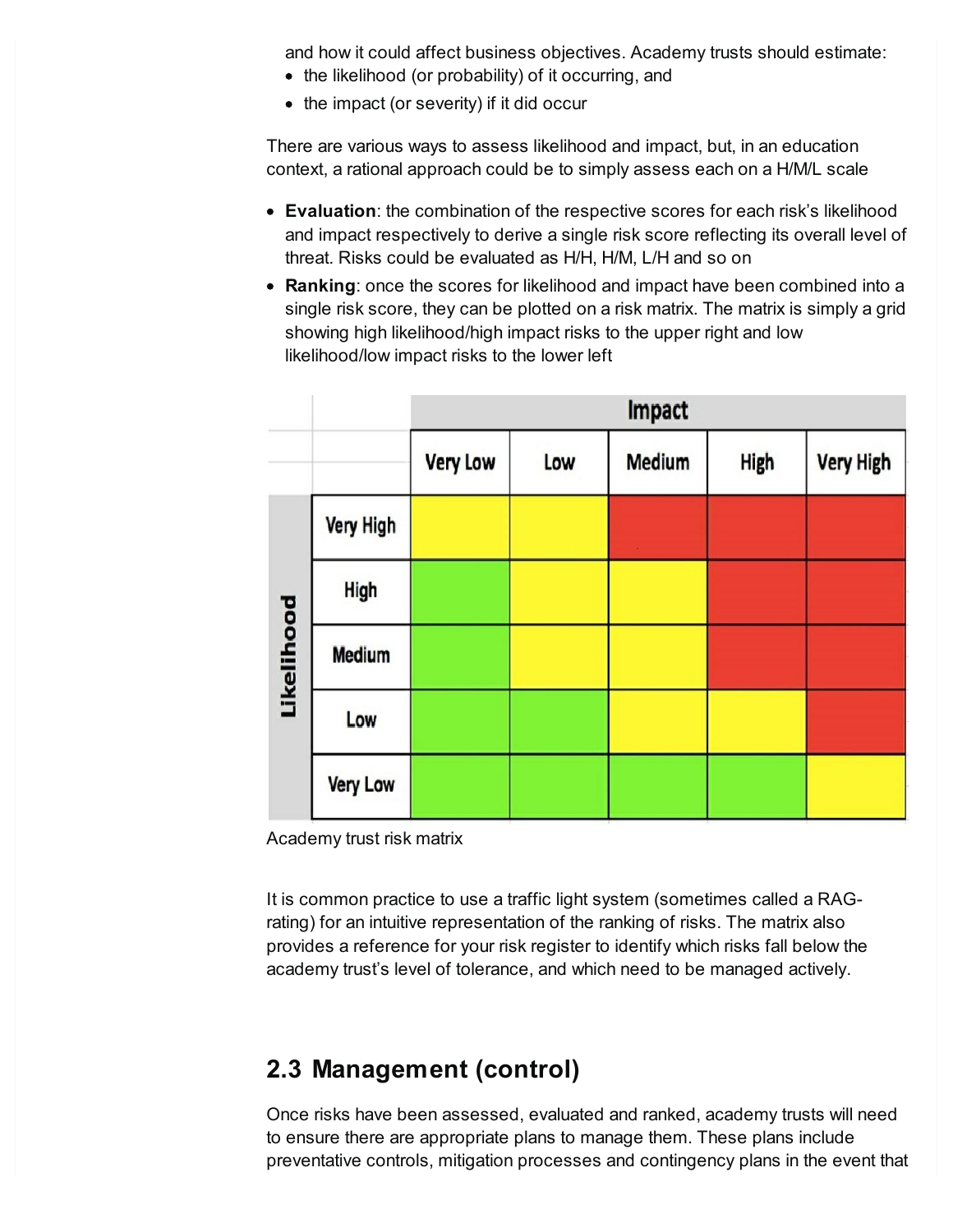risks materialise. The approach taken will depend substantially on the academy trust's risk appetite and risk capacity:

- $\bullet$  Risk appetite the amount of risk the academy trust is willing to accept in the pursuit of its objectives
- $\bullet$  Risk capacity the resources (financial, human, and so on) which the academy trust is able to put in place in managing risk

Consideration of these factors may generate disagreement owing to differing views of risk, so it is important that discussion involves debate and challenge. Trustees may feel more comfortable when there is greater control of risk, but the academy trust's resources and capacity must determine controls. Excessive control may be stifling as well as expensive and controls and resources will directly affect how assured trustees feel about risks. For instance, trustees may prefer that the risk of inappropriate procurement would be reduced by having every purchase order over £100 signed off by the accounting officer, but would this be the most appropriate use of the time of the most highly paid member of staff in the academy trust, especially if effective and cheaper alternatives exist?

Once the academy trust has established its risk tolerance and capacity, it can move onto developing a risk control strategy. Again, there are various ways to do this and no one way is "right", but one easy-to-follow approach is to consider the **"4 T's"**:



Academy trust risk tolerance grid

**Tolerating** risk is where no action is taken. This may be because the cost of instituting controls is not cost-effective or the risk or impact is so low that they are considered acceptable. For instance, the academy trust may decide to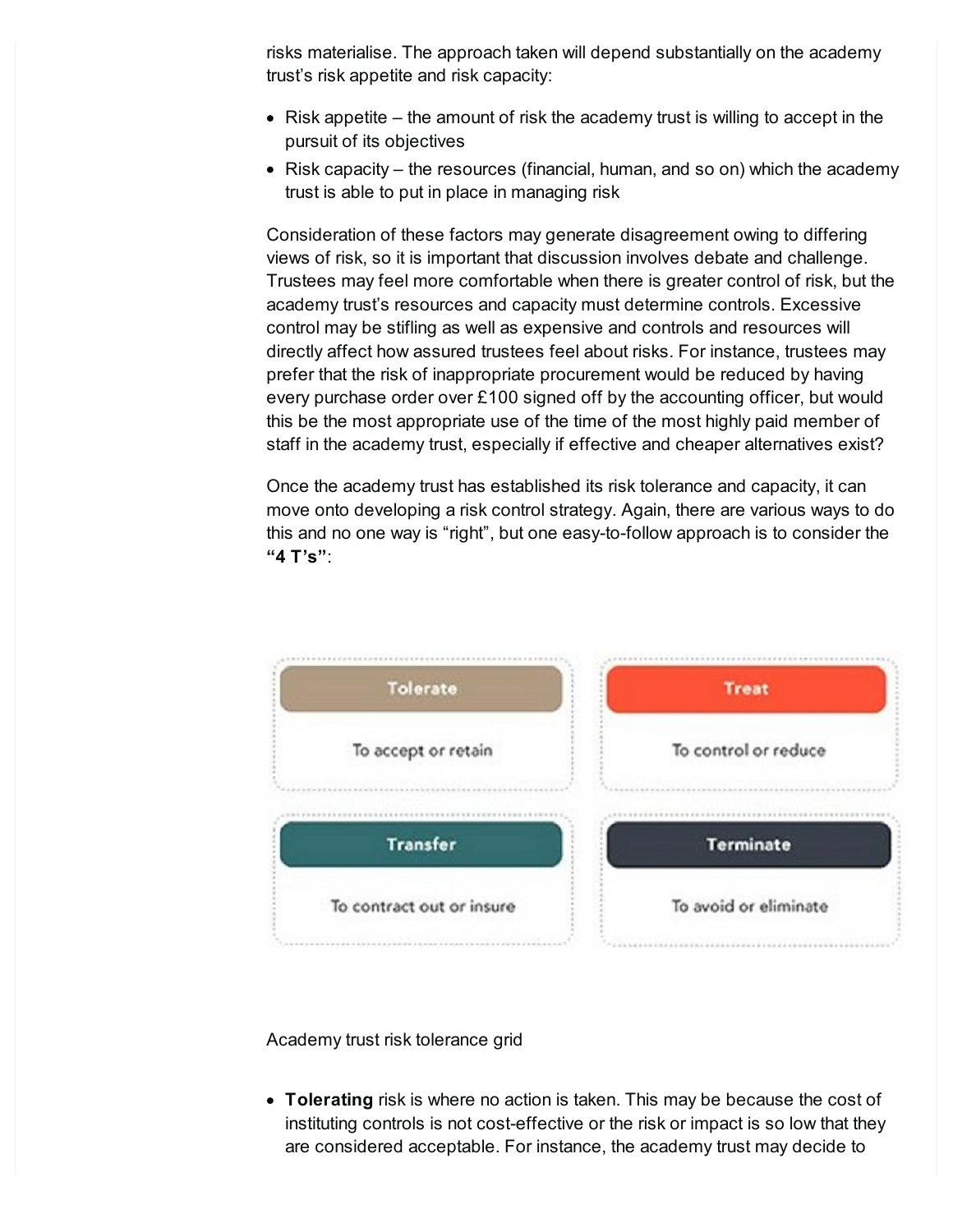tolerate the risk of contracting with a supplier with a poor credit rating provided the goods/services could be obtained relatively easily from someone else

- **Treating** risk involves controlling it with actions to minimise the likelihood of occurrence or impact. There may also be contingency measures to reduce impact if it does occur. For instance, an academy trust may decide to train more than the statutory minimum of staff as paediatric first aiders and to put in place a rota for first aid cover during lunchtimes
- **Transferring** risk may involve the use of insurance or payment to third parties willing to take on the risk themselves (for instance, through outsourcing). An academy trust may decide to take out insurance to mitigate the risk of the excessive costs of supply staff in the event of extended staff absences
- **Terminating** risk can be done by altering an inherently risky process to remove the risk. If this can be done without materially affecting operations, then removal should be considered, rather than attempting to treat, tolerate or transfer. Alternatively, if a risk is ranked highly and the other potential control measures are too expensive or otherwise impractical, the rational decision may well be that this is a process the academy trust should not be performing at all. For instance, academy trusts may decide to end an established after school club if it is impractical to get suitably qualified staff to cover it

Some risk experts suggest a fifth "T": "take advantage", in recognition that the uncertainty attaching to risk sometimes offers opportunities as well as threats. For example, the risk that 30 pupils apply for a place on a residential trip when the academy trust has only reserved 25 places. In such cases, it may be logical to maximise the likelihood of the risk and to "mitigate" the consequences, for example, by contacting other schools to see if they have any untaken places.

### **2.4 Monitoring**

<span id="page-4-0"></span>The risk register (sometimes called a risk log) is central to risk monitoring $^2$  $^2$ . As risks are identified, they should be logged on the register and relevant control measures documented. Risk registers come in various formats and no particular version is recommended. However, some elements should always be included:

- Risk category does each risk fall under the category of IT, finance, HR, premises, and so on? Categorisation helps tease out other likely risks as well as potential duplication
- Risk description a brief description of the potential risk, i.e. the event itself rather than its consequences
- Risk ID a unique number used to identify and track the risk
- Business objective threatened a description of the relevant business objective that the risk would affect if it materialised
- The estimated likelihood that the risk will occur. This could be scored H/M/L (as above) or using another method
- The estimated impact of the risk if it materialised. This too should be scored.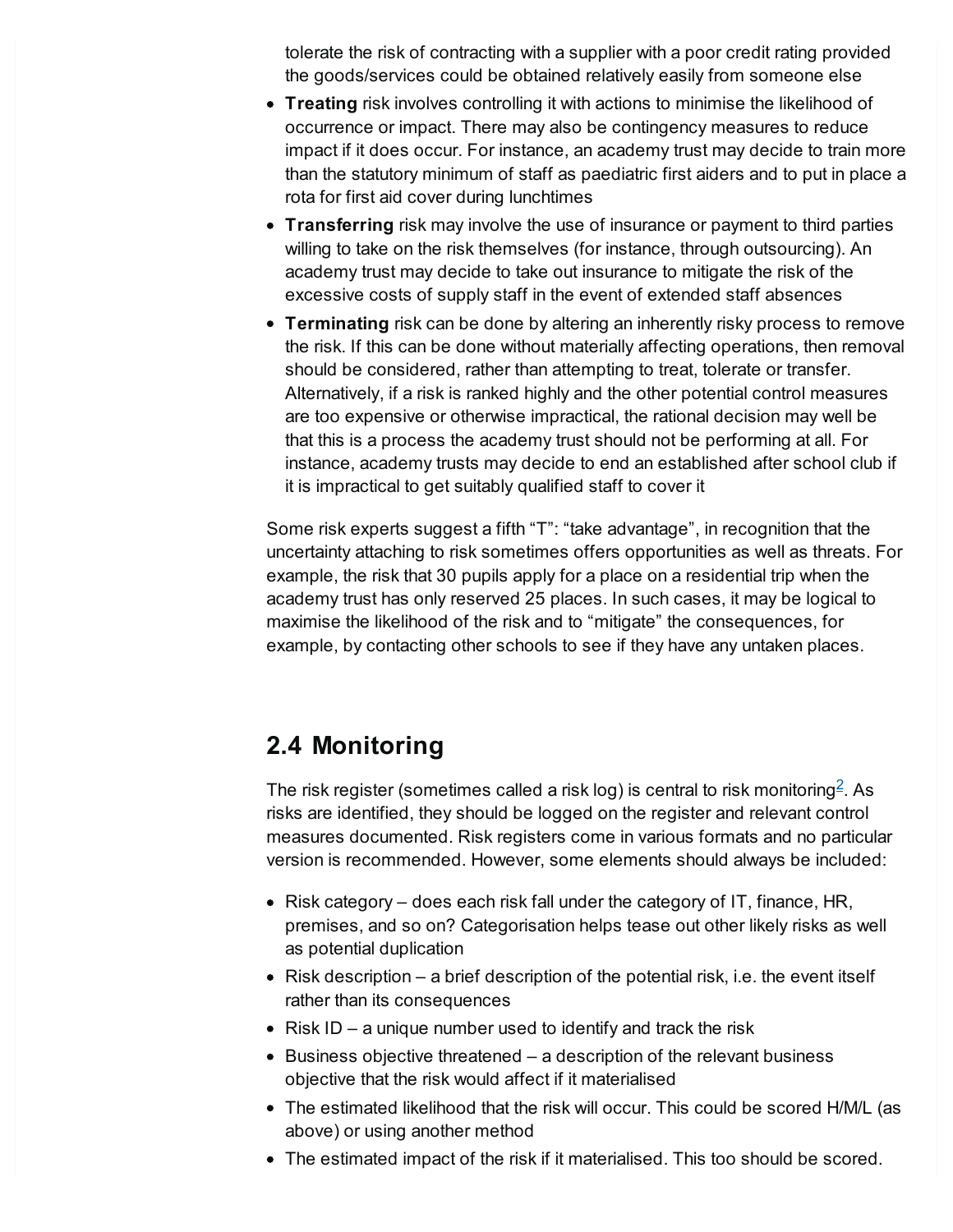- Risk ranking this is the overall magnitude or the level of the risk. It is a combination of likelihood and impact and so reflects its position on the risk matrix (as above) and, if appropriate, its "traffic light" rating
- Control measure which of the 4Ts we have opted for, and why
- $\bullet$  Risk trigger what is the event that would trigger implementation of contingency plans?
- <span id="page-5-0"></span>Contingency plan – an action plan to address the risk if it does materialise $^3$  $^3$
- $\bullet$  Risk owner the person responsible for deciding whether the risk trigger needs to be activated, and managing the control measures and contingency plans. This should always be in identifiable individual
- Residual risk the risk that remains after control measures have been put in place. This is essentially a re-assessment of likelihood and impact assuming that control measures are in place

### **2.5 Reporting**

The board (including any relevant sub-committee such as the finance or audit committee) should set out how and when it wants to receive information about risks. This reporting should provide reliable, current, complete and timely information, reflecting different risk types as well as emerging issues. The best way to do this may be to receive the risk register and probe academy trust management as to whether the various scores, rankings and control measures remain appropriate.

The interval at which the board should review the risk register is a matter for the board, though at least one detailed review a year is essential. Boards may decide that it is appropriate to review the register at every meeting, though this may result in a diminution in impact if it comes to be regarded as a bureaucratic necessary evil or routine box ticking exercise. The periodicity of review can be kept flexible, with boards opting for more frequent review during periods of heightened risk.

Trustees should consider "stress testing" the supposed controls and mitigations to ensure that they do not exist on paper only. For example, trustees (or the internal scrutiny function) could ask their IT provider to produce their SIMS backup data from off-site storage on disk within contract time and quality requirements.

Academy trusts must have an internal scrutiny function (internal audit, responsible officer, and so on) in place and it may be that it is appropriate for this function take ownership of the risk register and periodic reporting to the board. The register also provides a rational basis for the internal scrutiny function's work programme.

Boards should keep their own risk appetite under review and should consider the ongoing appropriateness of its risk management approach. Unforeseen events will materialise periodically, and, when this happens, the board should consider the extent to which the risk was identified and measured and whether or not the chosen control measure was appropriate.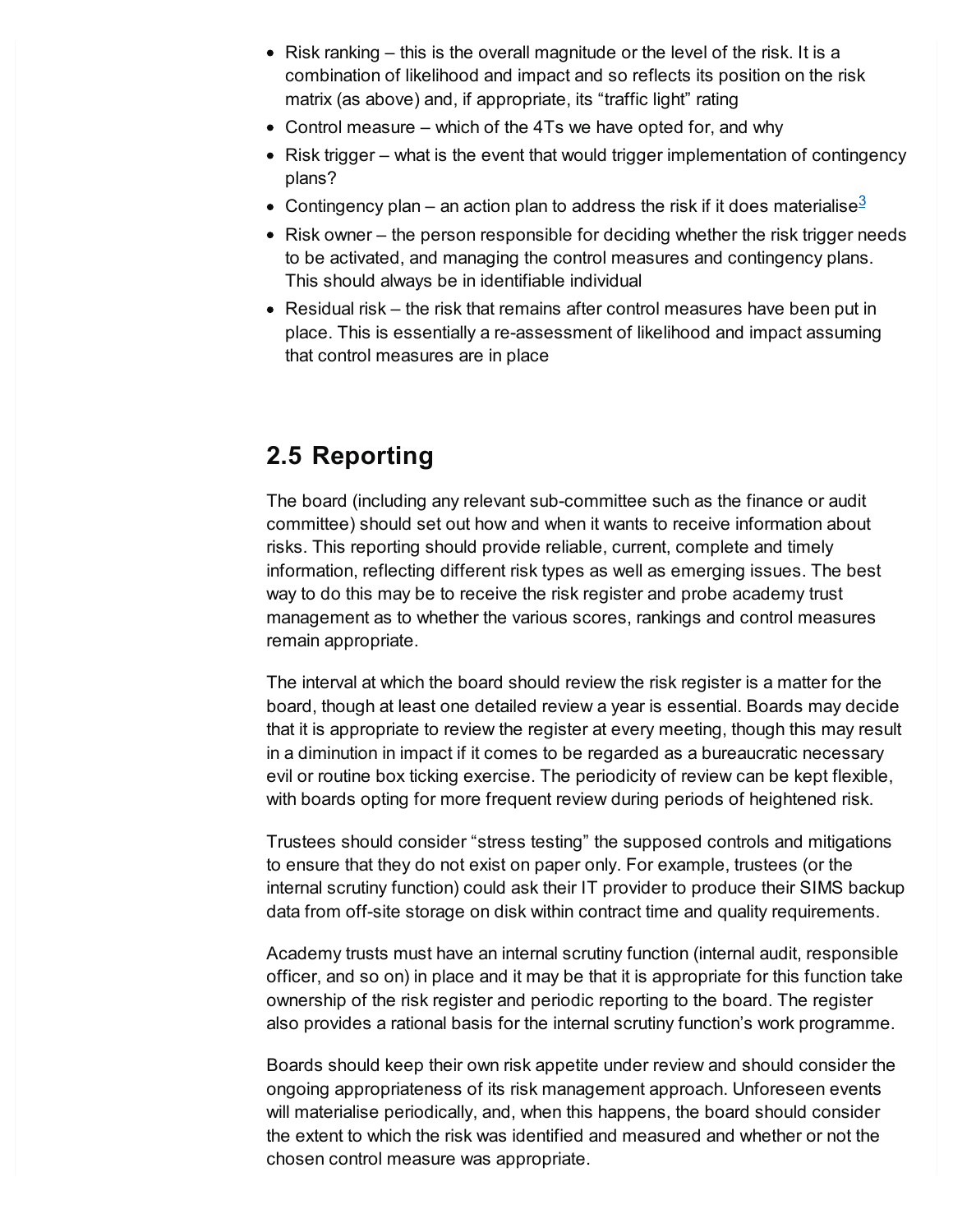# <span id="page-6-0"></span>**3. Common pitfalls**

- **Reporting too many risks**: academy trusts can fall into the trap of tracking too many risks or ones that substantially overlap. The board should clarify the number of risks they are able to oversee; maybe prioritising their "top 10"?
- **Ignoring known risks**: known risks are sometimes ignored because of organisational politics or the preferences of a dominant personality. Are you ignoring the elephant in the room because of the tone at the top?
- **Overreliance on subjective judgement**: one person's risk is another person's opportunity and individual perceptions influence the way risks are assessed. Potential risks should be discussed with the aim of reaching a common understanding of what they are and how they should be dealt with
- **No real buy-in at a senior level**: the person who administers the risk management framework may not have the seniority to have an impact. As a result, risk management may not get the required attention and the process may decline into a tick-box exercise. Academy trusts should ensure that the person appointed has sufficient time to dedicate to the role and has adequate influence within the academy trust, and/or designate one of the trustees as their "risk champion"
- **Risks not linked to strategic objectives or only captured bottom-up**: commonly, risks are captured from the bottom up and this can leave them disassociated from strategic objectives. As a result, it may be almost impossible to see what impact risks are going to have on the academy trust's goals at a higher level. Ideally, risks should be identified by senior people, taking into account trust-wide issues, and then the operational implications and control measures derived from them.
- **Over-complexity**: endless discussions about methodology and terminology, which leave no time left to address the risks themselves, are symptomatic of an over-engineered approach
- **Not using the output**: it has been said that all management is risk management. Whether or not this is so, organisations that put the review of risks as the last item on meeting agendas may not be fully bought-in to the discipline's potential. Any programme of internal scrutiny not basing its planning on the risk register is likely to be missing an opportunity to add value

### <span id="page-6-1"></span>**4. Conclusion**

Risk management is not about creating excessive paperwork, but rather about identifying appropriate measures to control risks in your academy trust. Most academy trusts are probably already doing this instinctively, or as the result of legal requirements (such as fire safety risk assessment) but a risk management plan helps you decide whether you have covered everything you need to. There is no "one size fits all" to implement risk management, and it must be tailored to fit the size, complexity and particular challenges facing each academy trust.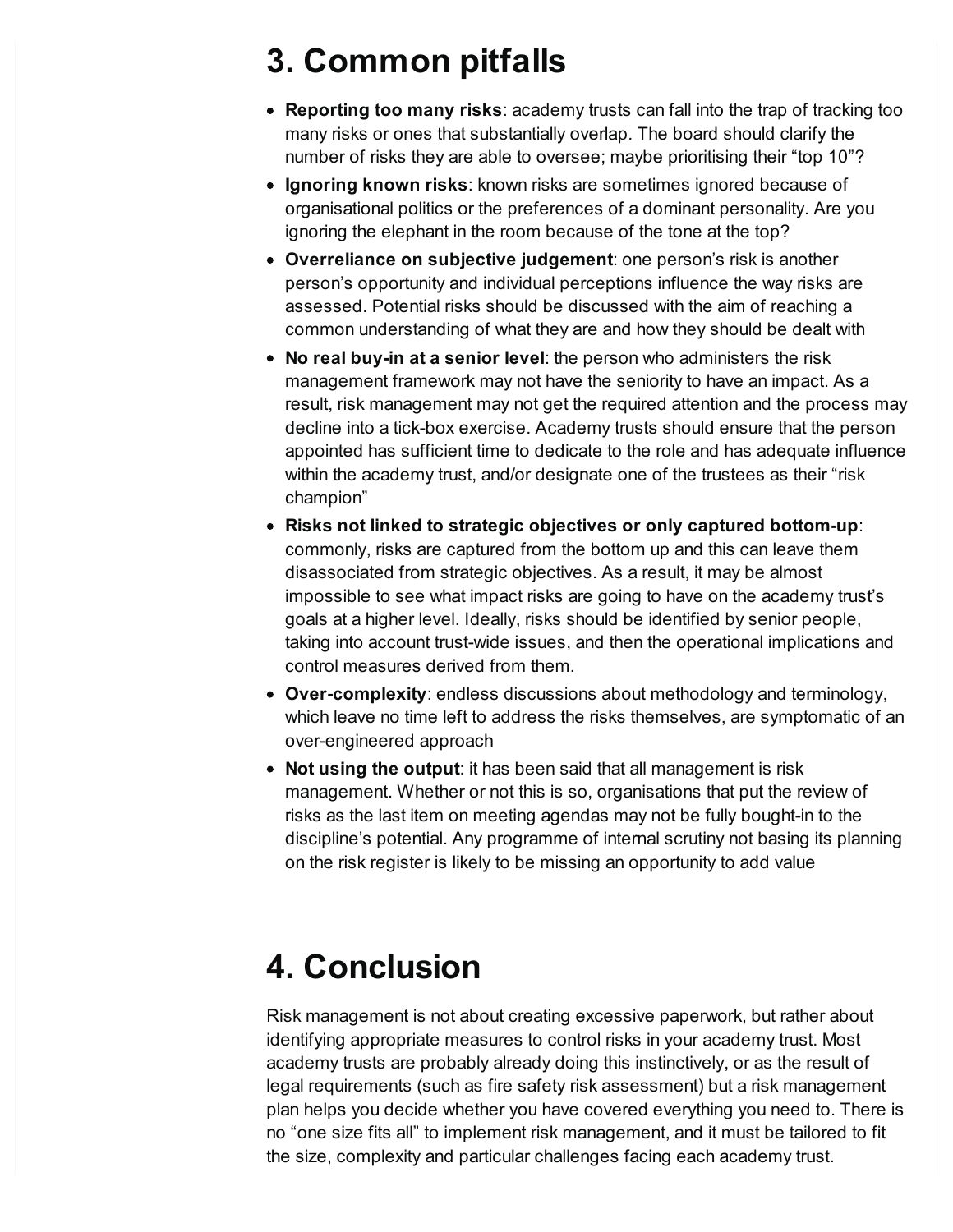However, even for a small academy trust the process needs to be reasonably formal, documented and provided with appropriate resources.

Individual risks should not be looked at entirely in isolation from each other and should always be linked to higher-level business objectives. If trustees take a holistic view of risk management then appropriate processes can then be embedded in both day-to-day operations and governance.

### <span id="page-7-0"></span>**5. Acknowledgements**

Special thanks to: Maxine Adams, Chief Finance & Operations Director, Apollo Partnership Trust; Chair, Leicestershire Academies Group.

ESFA Finance & Assurance Steering Group, WG3.

ESFA will review and update this guide by March 2021.

- <span id="page-7-1"></span>1. The Academies Financial Handbook (2018 edition, section 2.6.1) requires that business continuity risks must be managed.  $\leq$
- <span id="page-7-2"></span>2. The Academies Financial Handbook (2018 edition, section 2.6.1) states that trusts should maintain a risk register.  $\leftrightarrow$
- <span id="page-7-3"></span>3. The Academies Financial Handbook (2018 edition, section 2.6.1) states that trusts must plan for contingencies.  $\leftrightarrow$

**Is this page useful?** [Yes](https://www.gov.uk/contact/govuk) [No](https://www.gov.uk/contact/govuk) Is the Magnetic Control of the Magnetic Section 1 and 1 and 1 and 1 and 1 and 1 and 1 and 1 and 1 and 1 and 1 and 1 and 1 and 1 and 1 and 1 and 1 and 1 and 1 and 1 and 1 and 1 and 1 and 1 and

#### **Prepare for Brexit**

Prepare your business or [organisation](https://www.gov.uk/business-uk-leaving-eu) for **Brexit** Living in [Europe](https://www.gov.uk/uk-nationals-living-eu) after Brexit [Continue](https://www.gov.uk/staying-uk-eu-citizen) to live in the UK after Brexit

[Prepare](https://www.gov.uk/prepare-eu-exit) for Brexit if you live in the UK

#### **Services and information Departments and policy**